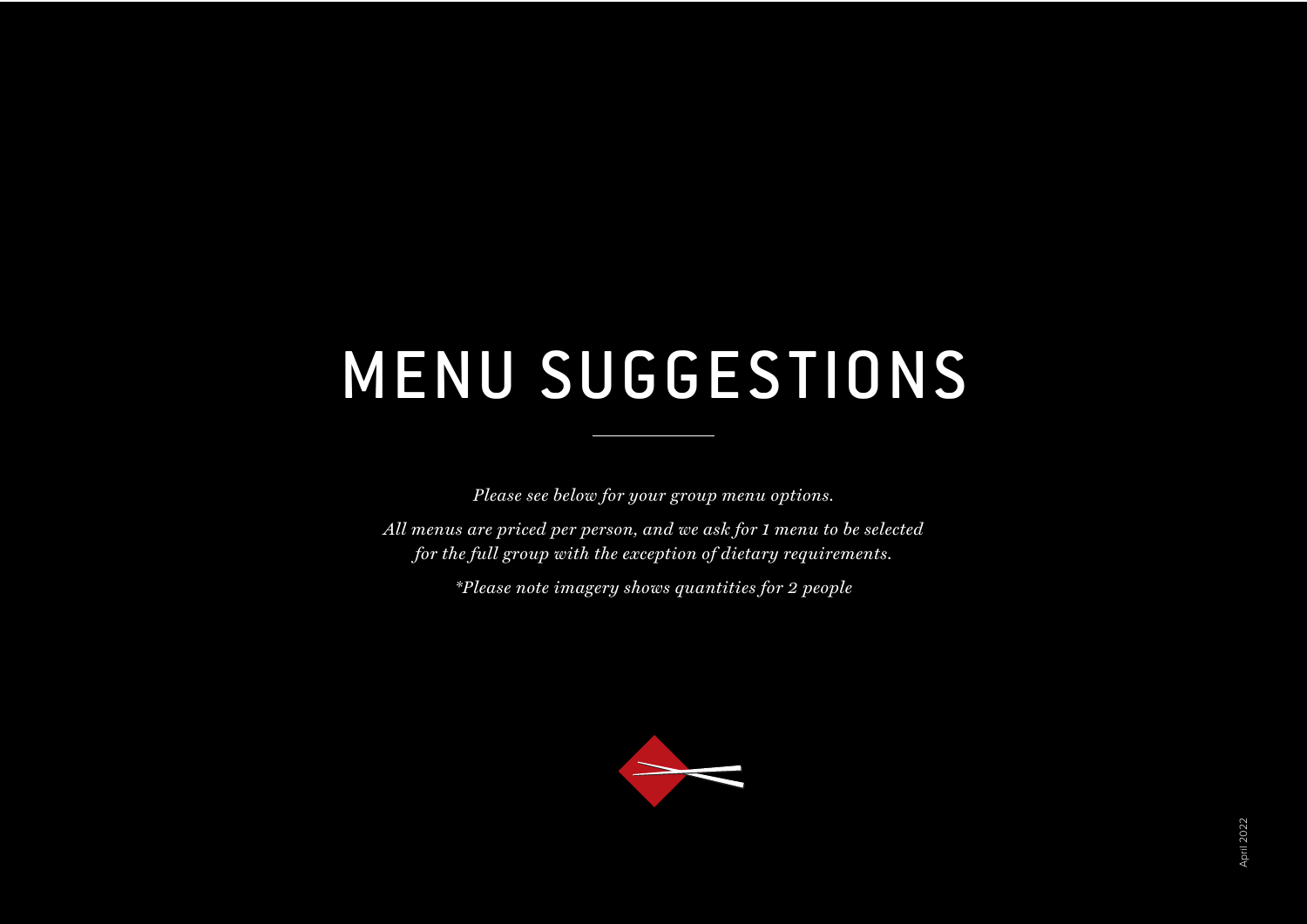# ICHI-BAN MENU

Image shows menu for two







**STARTER**

Edamame: beans with salt & lemon Rice Paper: duck, pickled red onion, avocado & coriander served with goma Karaage: chicken with pickled red onion

& wasabi caesar

Shake Tataki: salmon, kizami wasabi & ponzu soya

#### **SUSHI**

Nigiri: tuna, avocado and seared salmon Maki: spicy tuna and crispy ebi

# **STICKS**

Tsukune: chicken meatballs with teriyaki Shake Teriyaki: salmon with teriyaki & spring onion Buta Yaki: organic free-range pork & yuzu-miso

### **DESSERT**

Matcha Financier with marzipan, matcha & dark chocolate or Crème brûlée with vanilla

For one person *(1460 kcal)*

£38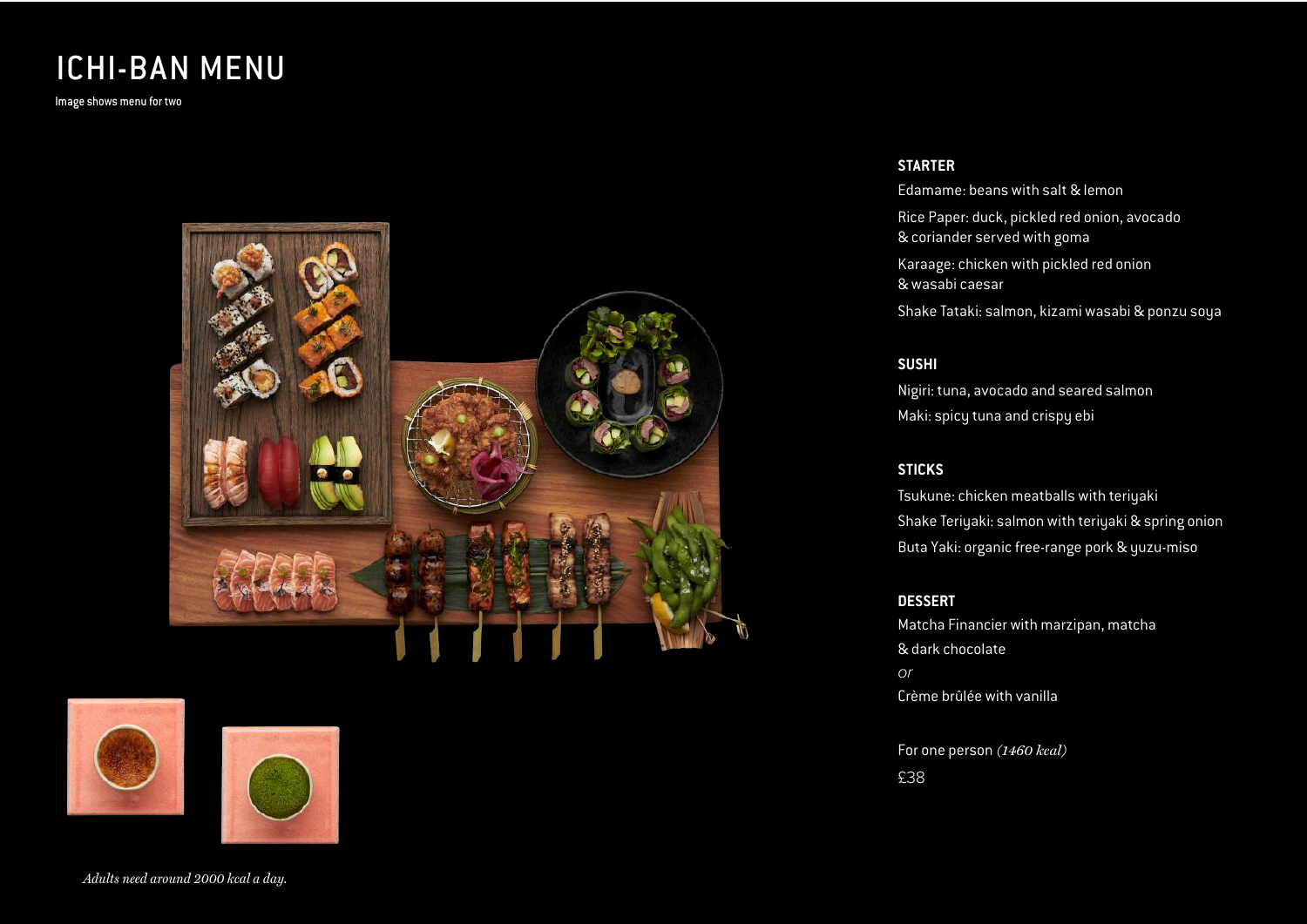# NI-BAN MENU

Image shows menu for two







#### *Adults need around 2000 kcal a day.*

#### **STARTER**

Edamame: beans with salt & lemon

Ebi Bites: tempura shrimp, miso aïoli, chili, lime & coriander

Shake Carpaccio: salmon, miso aïoli, trout roe, chives & lime marinade

Tuna Tartare: tuna, avocado, sesame, miso, yuzu, ginger & lotus chips

## **SUSHI**

Maki: shake aïoli, ebi panko, hell's kitchen, ceviche and wagyu maki

### **STICKS**

Tsukune Chili: chicken meatballs with chili dip & teriyaki Hotate Bacon: scallops & bacon with miso herb butter Yaki Yagi: goat's cheese with dried ham

#### **DESSERT**

White chocolate mousse topped with liquorice & raspberry foam or Gateau Marcel topped with chocolate pearls

For one person *(1375 kcal)* £46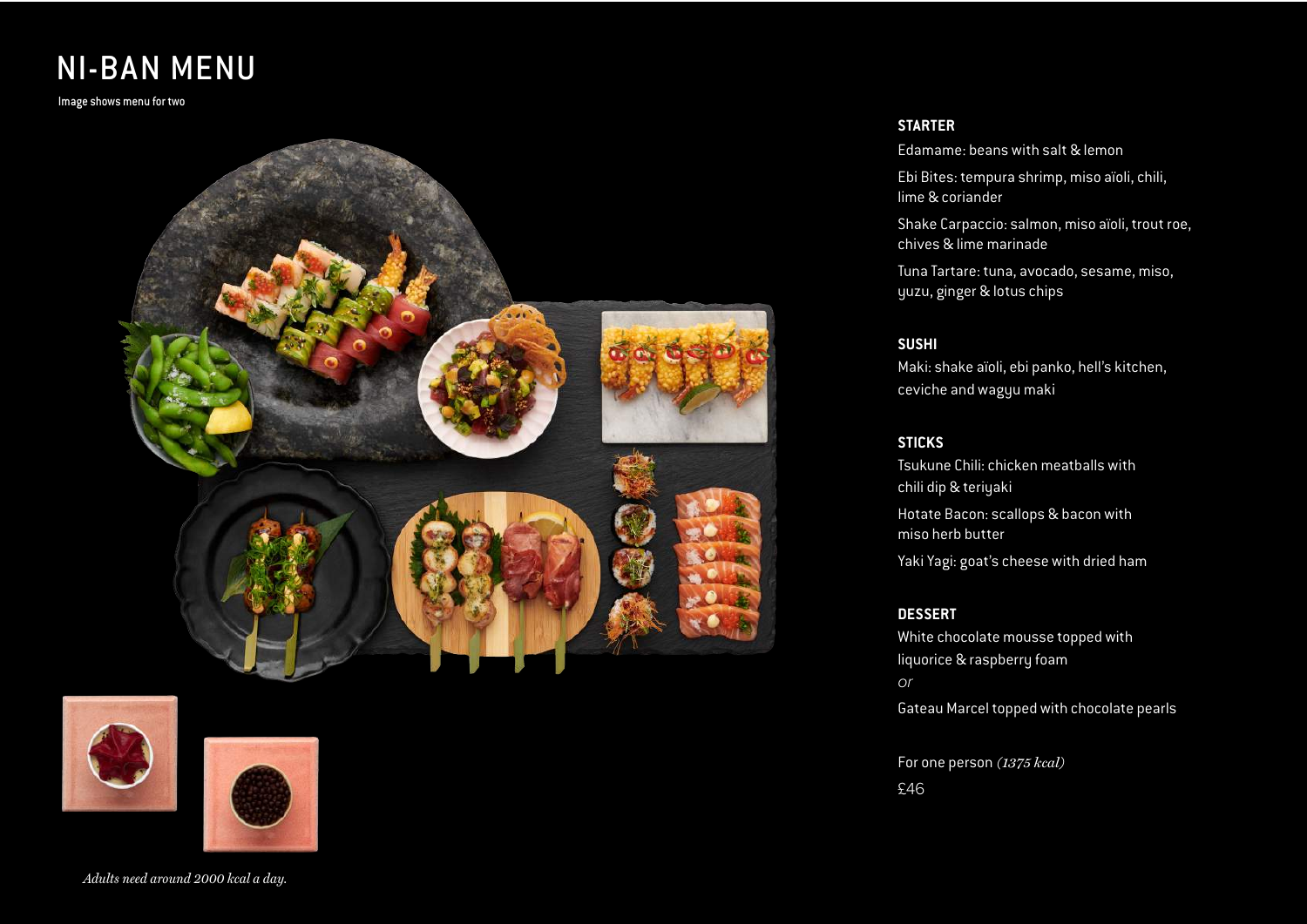# SAN-BAN MENU

Image shows menu for two



### **STARTERS**

Edamame: beans, grilled with soy & sesame Ebi Bites: tempura shrimp, miso aïoli, chili, lime & coriander Kani Korokke: crab croquettes with wasabi caesar Hotate Kataifi: scallops, trout roe & cress with miso aïoli

Beef Tataki: beef, smoked cheese, spring onion, tosazu, spicy goma & root vegetable chips

Shake Tataki: salmon, daikon, cress, kizami wasabi & ponzu

# **SUSHI**

Nigiri: seared salmon and seared yellowtail kingsfish Maki: black cod maki and sparkling tuna

### **STICKS**

Wagyu Yaki: Japanese wagyu from Kyushu Hotate Bacon: scallops & bacon with miso herb butter

#### **DESSERT**

Gateau Marcel topped with chocolate pearls or Crème Brûlée with vanilla

For one person *(1158 kcal)* £52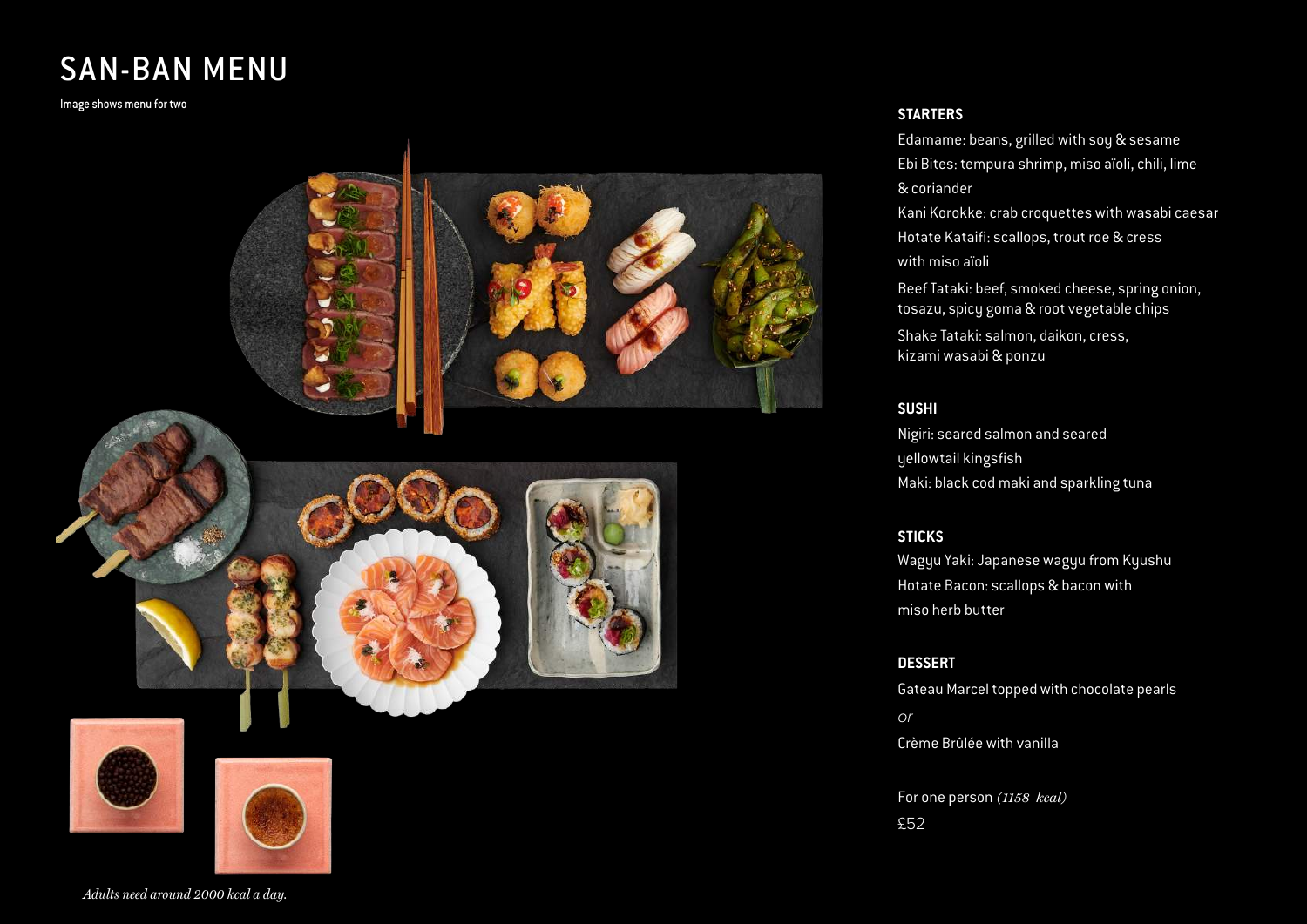# YASAI MENU





#### **STARTER**

Edamame: beans with salt & lemon Seaweed Salad: seaweed, daikon, snow peas, cucumber & sesame dressing Broccoli: grilled in supreme soy with spicy goma

# **SUSHI**

Nigiri: portobello mushroom & lime salt, avocado with miso aïoli & sesame and tofu with shiitake & sesame

Garden Roll: sweet potato, sugar snaps, avocado, chili & pickled red onion

#### **STICKS**

Eringi: king oyster mushroom & miso herb butter Imo Yaki: sweet potato, coriander cress & teriyaki Japanese rice

### **DESSERT**

Yuzu Sorbet with Japanese citrus or Matcha Financier with marzipan, matcha & dark chocolate

For one person *(1350 kcal)* £30

[Vegan option available *(1321 kcal)*]

*Adults need around 2000 kcal a day.*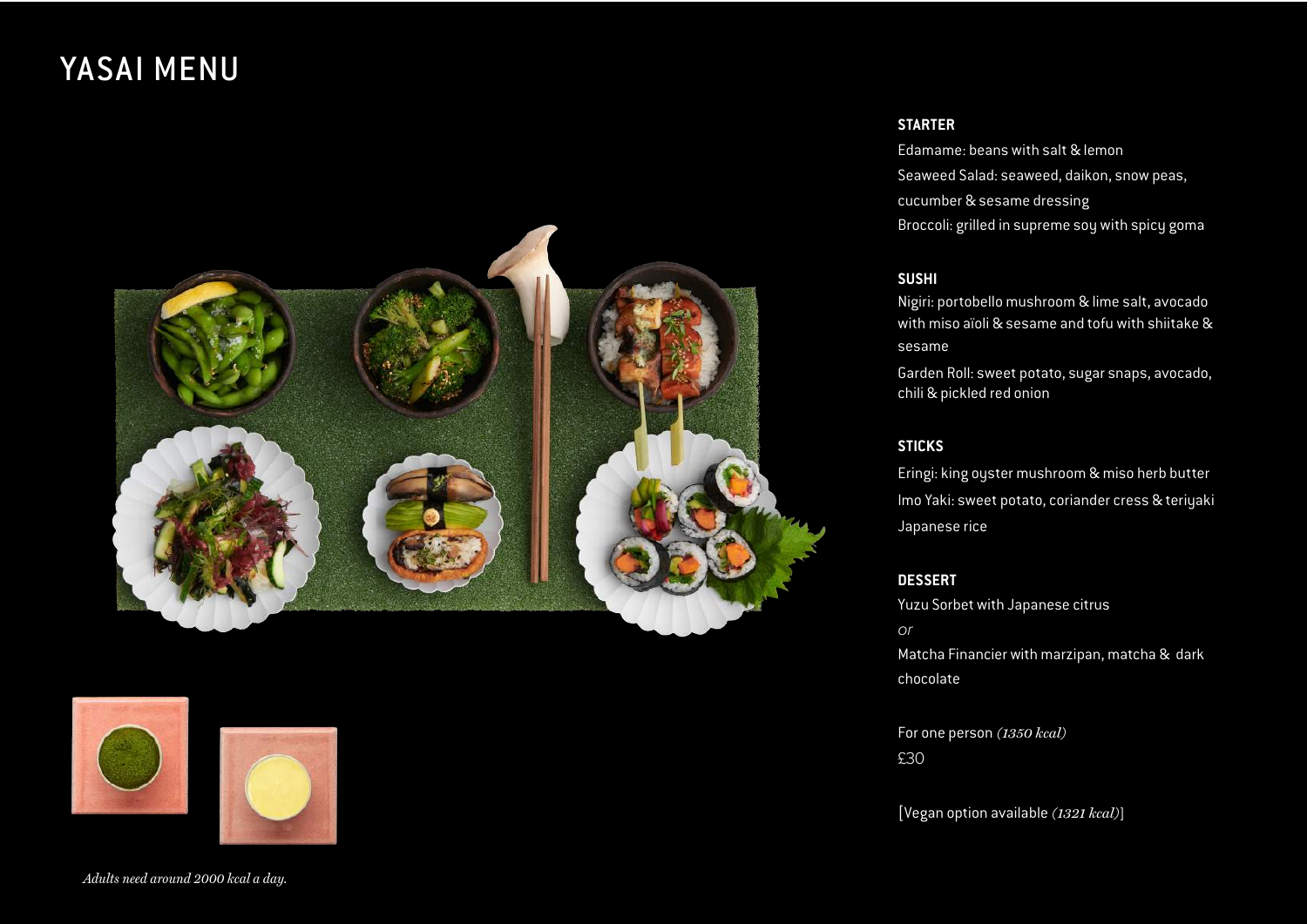# YAKITORI MENU







## **STARTER**

Broccoli: grilled in supreme soy with spicy goma Karaage: chicken with pickled red onion & wasabi caesar

#### **STICKS**

Gyu Habu: beef & miso herb butter Yaki Yagi: goat's cheese with dried ham Chiizu Maki: emmental cheese wrapped in bacon Buta Yaki: organic free-range pork with yuzu-miso Tori Katzu: panko chicken & wasabi caesar Tsukune Chili: chicken meatballs, chili dip, teriyaki Japanese rice

# **DESSERT**

White chocolate mousse topped with liquorice & raspberry foam or Gateau Marcel topped with chocolate pearls

For one person *(1734 kcal)* £32